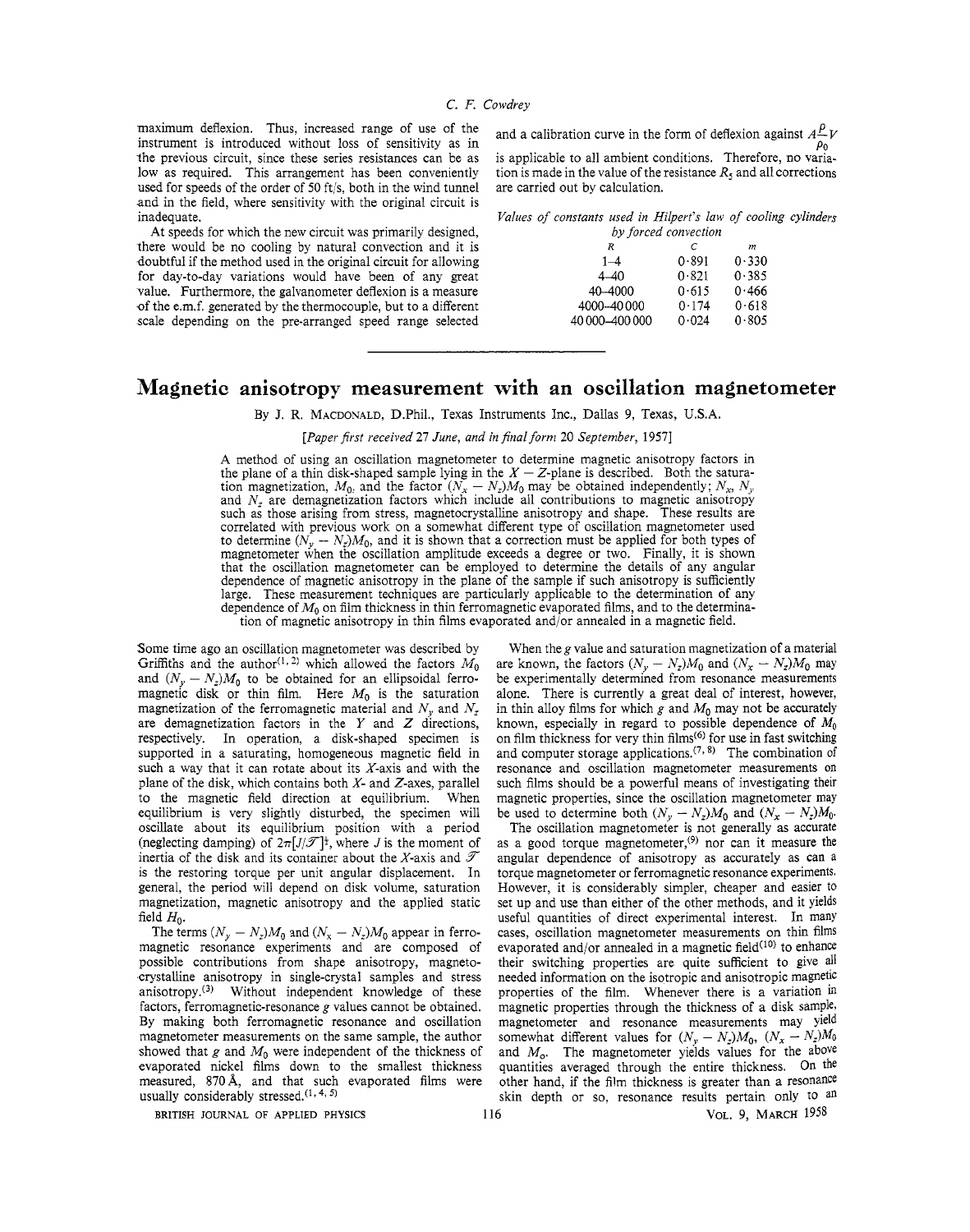exponentially weighted part of the film within approximately a skin depth of the side being measured. Thus, the combination of oscillation magnetometer measurements and resonance measurements made separately for each surface of a film or disk can yield information concerning variation of magnetic properties in the thickness dimension. In the next section, it is shown how an oscillation magnetometer can be used to obtain  $(N_x - N_z)M_0$  and  $M_0$ ; then, in the final section some of the anisotropy factors which can be determined by oscillation magnetometers are tabulated.

## DETERMINATION OF PLANAR **AKISOTROPY**

In the usual operation of an oscillation magnetometer, the rotation axis **is** the X-axis, taken along a diameter of the diskshaped sample, and  $(N_y - N_z)M_0$  and  $M_0$  may be determined. This type of operation is termed the  $X$ -mode. There exists another type of operation, the Y-mode, however, which can yield information about anisotropy lying entirely in the plane of the disk. The disk again lies in a magnetic field with its plane parallel to the field direction, but rotation is now about the Y-axis passing through the centre of the disk. As shown below, the Y-mode of oscillation allows  $(N_x - N_z)M_0$  and  $M_0$  to be determined. If there is no planar anisotropy, any rotational position of the disk about the Y-axis will be a position of equilibrium and no oscillation will occur when the disk is slightly rotated. However, when planar anisotropy is present, there will exist one or more stable equilibrium positions and the disk and its container can be set into oscillation about such a position.

A scheme somewhat similar to the Y-mode of operation of an oscillation magnetometer has been suggested by Dah1 and Pfaffenberger, $(11)$  but was not used by them to obtain quantitative measurements of anisotropy. In the absence of damping, the period of oscillation for infinitesimal amplitude is given by the expression already presented. Damping arises from several sources. By using long thin Nylon threads for support, the damping and restoring torque from this source can be made negligible. Also air damping can be minimized by making the sample support rotationally symmetric. Finally, eddy-current damping is negligible at the frequencies of oscillation used, and rotational hysteresis<sup> $(12)$ </sup> is zero as long as the magnetization of the specimen is saturated. It will, therefore, be a good approximation to neglect damping effects.

The calculation of Y-mode torque with damping neglected is carried out in the Appendix yielding, for a volume *V,* 

$$
L \simeq \frac{V(N_x - N_z)M_0^2 H_0}{H_0 + (N_x - N_z)M_0} \left(\frac{\sin 2\theta}{2}\right) \equiv \mathcal{F}_0\left(\frac{\sin 2\theta}{2}\right) \tag{1}
$$

where  $\theta$  is the angle in the  $X - Z$ -plane, in which the specimen lies, between the  $Z$ -axis, fixed in the disk, and  $H_0$ , the applied field. This result is a good approximation as long as  $H_0$  is appreciably larger than the anisotropy field  $(N_x - N_z)M_0$ and the oscillation amplitude is of the order of 20" or less. **TO** this approximation the system satisfies a simple pendulum equation in  $2\theta$  and the period of oscillation (for noninfinitesimal excursions) is $(13)$ 

$$
\tau = 4K(k)\sqrt{\left(J/\mathcal{T}_0\right)}\tag{2}
$$

where  $K(k)$  is the complete elliptic integral of the first kind,  $k = \sin \theta_0$ , and  $\theta_0$  is the amplitude of oscillation. For infinitesimal amplitude equation (2) becomes  $\tau_0 = 2\pi \sqrt{J/\mathcal{T}_0}$ .

Equation (2) can be rewritten in the useful form

$$
\left[\frac{M_0 V}{16K^2(k)J}\right] \tau_e^2 = \left[(N_x - N_z)M_0\right]^{-1} + H_0^{-1} \qquad (2a)
$$

where  $\tau_e(\theta_0)$  is the experimentally determined period. Since *J, V,*  $\tau_e$ ,  $\theta_0$  and  $H_0$  will be known in an experiment, this linear relationship between  $\tau_r^2$  and  $H_0^{-1}$  shows that both  $(N_x - N_z)M_0$  and  $M_0$  can be independently determined by plotting  $\tau_r^2$  versus  $H_0^{-1}$  for  $H_0$  values sufficiently large for saturation to be maintained and for equation (1) to be a good approximation. Alternatively, if either of the above quantities is known, the other can be calculated from a single measurement of  $\tau_e$ . For highest accuracy, it is still desirable, however, to measure  $\tau_e$  up to as high fields as practical and extrapolate the resulting  $\tau_e^2$  dependence on  $H_0^{-1}$  to infinite field strength. If we further extrapolate the straight line obtained for high field strengths to the point where it cuts the negative  $H_0^{-1}$ axis, the quantity  $(N_x - N_y)M_0$  is obtained directly from the  $H_0^{-1}$  axis intercept without any need to know the values of *V*, *J* and  $\theta_0$ , provided  $\theta_0$  is the same for each  $\tau_e$  measurement. It is of interest that fcr non-infinitesimal oscillations the timeaverage value of  $H_z$  is less than  $H_0$ , although the time average of *H,* over an oscillation period is zero. The time dependence of  $\theta$  is of the form  $\theta(t) = \theta_0 \cos^{-1} \left\{ d\eta \left[ \sqrt{(\mathcal{F}_0/J)}t \right] \right\}$ , where *dn* is a Jacobian elliptic function. When  $\cos \theta$  is averaged over a period, given by equation (2), we obtain  $\langle \cos \theta \rangle$  =  $\pi/2K(k) = 1 - (k/2)^2 \ldots$  Thus,  $\langle H_z \rangle = \pi H_0/2K(k)$ .

Equation  $(2a)$  is of the form previously obtained<sup>(1,2)</sup> for the *X*-mode oscillation magnetometer with  $4\pi^2$  here replaced by  $16K^2(k)$  and  $(N_v - N_z)M_0$  replaced by  $(N_x - N_z)M_0$ . Exclusive of stress and magnetocrystalline anisotropy differences between the latter two quantities, there is an important difference arising from shape effects for a circular disk-like sample. For a sample approximated as a spheroid very oblate in the Y-dimension, the shape contributions to very oblate in the Y-dimension, the shape contributions to the demagnetization factors are<sup>(3)</sup>  $(N_x - N_z)M_0 = 0$  and the demagnetization factors  $\text{are}^{(3)}$   $(N_x^s - N_z^s)M_0 = 0$  and  $(N_y^s - N_z^s)M_0 \simeq (4\pi - 3\epsilon\pi^2)M_0$ , where  $\epsilon$  is the ratio of disk thickness to disk diameter. Thus, one measures  $4\pi M_0$  plus small shape, magnetocrystalline anisotropy and stress terms in the X-mode, but only the latter terms in the Y-mode. Therefore, the Y-mode yields a more sensitive measure of anisotropy than does the X-mode, but the Y-mode period of oscillation is correspondingly greater.

The above difference may be illustrated by a comparison for nickel films between the X-mode period for parison for nickel films between the *X*-mode period for  $(N_y - N_z)M_0 = 4\pi M_0 \approx 6100 \text{ G}$  and the *Y*-mode period  $(N_y - N_z)M_0 = 4\pi M_0 \approx 6100 \text{ G}$  and the Y-mode period with  $(N_x - N_z)M_0 = 10 \text{ G}$ , produced by uniaxial stress or magnetocrystalline anisotropy. Consider a disk *1.6* cm in diameter and  $0.1 \mu$  thick and a container having a moment of inertia of 1 g cm2 in either the *A'-* or Y-mode. This value of *J* is near the minimum value obtainable with convenient sizes using container material with a density near unicy. The X-mode period is *1.14* s, while that for the Y-mode is *19.9* s. An applied field *Ho* of 6000 oersteds was used for these calculations. **A** period of 20 **s** is too long for both convenience and accurate measurement, but it can be reduced by making the container of low-density material such as foamed polystyrene which has a density of only about  $0.03$ . With a moment of inertia of only  $0.03$ , the above Y-mode period is reduced io **3.45** s, a practical value. A reduction of this order of magnitude has been observed experimentally using a foamed polystyrene sample holder. An accurate and convenient way to determine  $\tau_e$  is to apply a low-frequency external torque coupled magnetically or electrically to the specimen or its holder, then vary the applied frequency until

VOL. *9.* MARCH *1958* 117 BR!TISH JOLRXAL OF APPLIED PHYSICS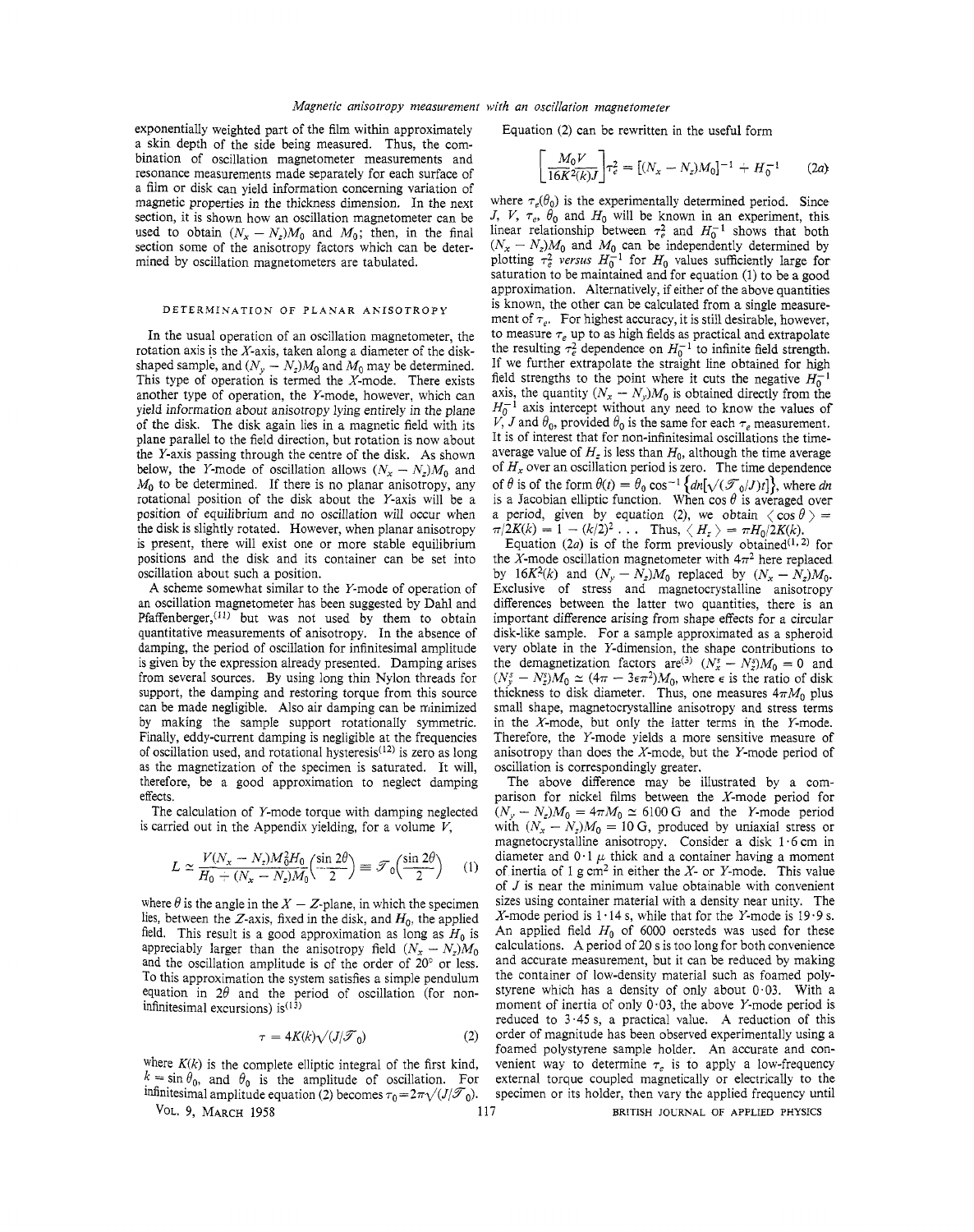resonant oscillation is noted, using optical-lever magnification of the motion.

These results indicate that anisotropy contributions of as little as 10 G in films  $0.1 \mu$  thick or less can be detected in the Y-mode of operation. It should be noted, however, that equation (2) cannot be used to obtain both  $M_0$ and  $(\hat{N}_x - N_z)\hat{M}_0$  accurately and independently when  $(N_x - N_z)M_0$  is much less than the saturation field strength -of the material. Since the equation applies only for static field strengths greater than that required for saturation, within the applicable range  $H_0^{-1}$  will be almost negligible compared to  $[(N_x - N_z)M_0]^{-1}$  for the above case. Nevercompared to  $[(N_x - N_z)M_0]^{-1}$  for the above case. Nevertheless, if either  $M_0$  or  $(N_x - N_z)M_0$  is known, the other can still be determined from equation *(2).* Such determination, in conjunction with ferromagnetic resonance measurements, $(10)$  should allow both quantities to be separately and unambiguously deternined.

stress in thin films can be as large as  $10^3$  G.<sup>(1, 4, 5)</sup> Only first order magnetocrystalline anisotropy constants  $K'_1$  and  $K_1$ appear in the table for  $(N_x - N_z)M_0$ . The substitution of these values in equation (1) is only valid when  $2K_1/M_0$  and  $2K_1/M_0$  are considerably less than the applied static field  $H_0$ , as pointed out in the Appendix. Further, the absence of the second-order magnetocrystalline anisotropy constants *K;* and  $K_2$  in  $(N_x - N_z)M_0$  is contingent upon either measurements with infinitesimal oscillation amplitude or the additional conditions  $K'_2 \ll K'_1, K_2 \ll K_1$ .

Except in the limit of h:gh field strengths, the introduction of the  $N_x$ ,  $N_y$  and  $N_z$  general demagnetization constants to describe second-order uniaxial magnetocrystalline anisotropy or first- and second-order cubic magnetocrystalline anisotropy is an approximation. For example, the effective internal field arising from uniaxial magnetocrystalline anisotropy with

#### **ANISOTROPY FACTORS**

the anisotropy axis along the Z-axis may be written<sup>3</sup><br>  ${}^{i}H = {}^{i}H_z I_z = \{(2K'_1/M_0) + (4K'_2/M_0)[1 + (M_z/M_0)^2]\}$ <br>  $(M_z/M_0)I_z$ 

The table summarizes some of the relations between experimentally determined  $(N_x - N_z)M_0$  and  $(N_y - N_z)M_0$ factors and possible physical causes of anisotropy. It has where  $i_z$  is a unit vector along the Z-axis. Since the secondorder term involves  $(M<sub>z</sub>/M<sub>0</sub>)<sup>3</sup>$ , <sup>*i*</sup>H<sub>z</sub> cannot, in general, be set equal to  $-N_zM_z$ . If one attempts to calculate the torque

|                                                           | x-moae                                                                                |                                                                                               | X-mode                                                                                                                                                                  |
|-----------------------------------------------------------|---------------------------------------------------------------------------------------|-----------------------------------------------------------------------------------------------|-------------------------------------------------------------------------------------------------------------------------------------------------------------------------|
| Anisotropy type                                           | $(N_x - N_z)M_0$                                                                      | Stable equilibrium<br>$positions, \theta$                                                     | $[(N_u - N_z) - 4\pi]M_0$                                                                                                                                               |
| Isotropic plane stress<br>$(X - Z$ plane)                 | 0                                                                                     | All values                                                                                    | $\frac{3\lambda T_0}{M_0}$                                                                                                                                              |
| Directed stress<br>$(Z-axis)$                             | $3\lambda T$<br>$\overline{M_0}$                                                      | $0. \pi \lambda T > 0$<br>$\pm \frac{\pi}{2}$ $\lambda$ T < 0                                 | $\frac{3\lambda T}{M_0}$ cos <sup>2</sup> $\theta$                                                                                                                      |
| Uniaxial magneto-<br>crystalline anisotropy<br>$(Z-axis)$ | $\frac{2K_1'}{M_0}$                                                                   | $0, \pi$ $K_1' > 0$<br>$\pm \frac{\pi}{2}$ $K_1' < 0$                                         | $\frac{2K_1}{M_2}\cos^2\theta + \frac{K_2}{M_2}\sin^2 2\theta$                                                                                                          |
| Cubic magneto-<br>crystalline anistropy                   | $\frac{2K_1}{M_0}$                                                                    | 0, $\pm \frac{\pi}{2}$ , $\pi$ $K_1 > 0$<br>$\pm \frac{\pi}{4}, \pm \frac{3\pi}{4}$ $K_1 < 0$ | $\frac{K_1}{2M_2}(3+\cos 4\theta) - \frac{K_2}{2M_2}\sin^2 2\theta$                                                                                                     |
| Shape anisotropy<br>$a \ge b \ge c$                       | $\frac{4\pi cM_0}{ae^2}\left[\frac{(2-e^2)E-2(1-e^2)K}{(1-e^2)^{\frac{1}{2}}}\right]$ | $0, \pi$                                                                                      | $\left(\frac{-4\pi cM_0}{a}\right)\left[\frac{E-(1-e^2)K}{e^2(1-e^2)^{\frac{1}{2}}} (1+\sin^2\theta)\right]$<br>$+\frac{K-E}{a^2}(1-e^2)^{\frac{1}{2}}(1-\cos^2\theta)$ |

been formed using results of a previous paper where the for the oscillation magnetometer in the manner of the pertinent relations are derived for ferromagnetic resonance Appendix, but using the above expression for  $H_z$  instead of experiments.<sup>(3)</sup> In the table, stress results are given for  $N_z$ , one is led to an eighth-degree eq experiments.<sup>(3)</sup> In the table, stress results are given for  $- N_z M_z$ , one is led to an eighth-degree equation for  $M_z$ , polycrystalline material only and involve the isotropic analogous to the fourth-degree equation other polycrystalline material only and involve the isotropic magnetostriction constant *h.* The results of Ref. 3 may be By making measurements at sufficiently high field strengths used when isotropic magnetostriction is not a good assump- and extrapolating to infinite field strength if necessary, these<br>tion. The stress  $T_0$  is isotropic in the plane of the sample, difficulties may be avoided and t tion. The stress  $T_0$  is isotropic in the plane of the sample, difficulties may be avoided and the results given in the table while  $T$  is a directed stress lying in this plane parallel to the will hold. The results for while *T* is a directed stress lying in this plane parallel to the will hold. The results for cubic magnetocrystalline anisotropy Z-axis. The stresses are positive for tension and negative apply when the [001] crystal dire Z-axis. The stresses are positive for tension and negative apply when the [001] crystal direction coincides with the for compression. The angle  $\theta$  is measured in the plane from Z-axis and when the plane of the disk is t the Z-axis, and the stable equilibrium values of  $\theta$  for a plane. For other directions a circular disk-shaped sample in the Y-mode are shown in may be obtained from Ref. 3. circular disk-shaped sample in the Y-mode are shown in column three of the table. Note that when  $\lambda T < 0$ , the The last row in the table applies to ellipsoidal samples of Z anisotropy axis is a hard rather than easy magnetization dimensions a, b, c along the Z-, X- and Y-axes Z anisotropy axis is a hard rather than easy magnetization axis, and equilibrium is then found at right angles to this axis. The internal fields  $3\lambda T/M_0$  or  $3\lambda T_0/M_0$  arising from work of Osborn<sup>(14)</sup>; the factors *K* and *E* are complete elliptic

*Z*-axis and when the plane of the disk is the (010) crystal plane. For other directions and planes the pertinent results

The demagnetization constants have been obtained from the

**BRITISH JOURNAL** OF **APPLIED PHYSICS** 118 **VOL.** 9, **MARCH** 1958